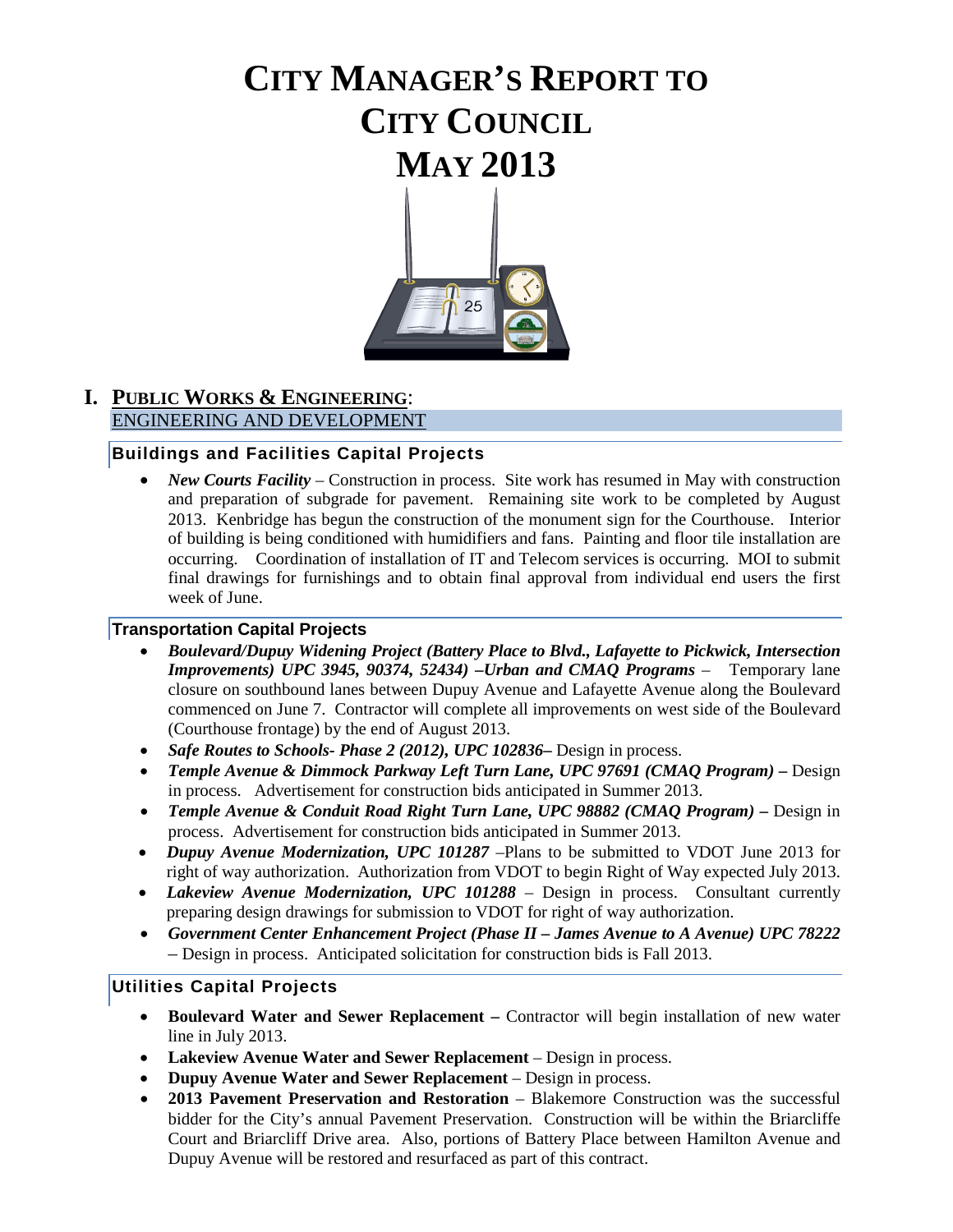# **I. PUBLIC WORKS & ENGINEERING** (CONTINUED):

#### **Plan Reviews**

• Received and reviewed nine (9) plan submittals.

#### **Right-of-Way Permits**

• Issued five (5) permits and closed out one (1) permit.

### **OPERATIONS AND MAINTENANCE**

### **Traffic Operations**

- Replaced/maintained signals, signs, markings and street lighting 62 locations.
- Performed preventative maintenance 4 locations.

# **Vegetation**

- Removed litter from (11) locations, and responded to (02) litter miscellaneous/dead animal requests.
- Cut vegetation at (73) locations and sprayed for weeds and high grass at (07) locations.
- Trimmed tree limbs and bushes at (02) locations.
- Placed gravel in alleys at (12) locations, on shoulder of road at (02) locations and driveway at (01) location.
- Cleaned all Street Division's Vehicles and Equipments.
- Sprayed grass outside and inside Radio Tower fence at Animal Shelter.

# **Recycling Center**

• 398 citizens used the Recycling Center to dispose of Category 1 Materials, brush, metal products and other recyclable materials.

### **Storm Water and Drainage**

- Cleaned (26) catch basins, (02) drainage ditches, (01) drainage pipe, (08) BMPs, (26) outfalls, (04) Curb and Gutters and responded to (13) miscellaneous drainage requests.
- Repaired catch basin on Lafayette Avenue and storm drain pipe on MacArthur Avenue.
- Repaired storm drain pipe damaged by contractor on Roanoke Avenue at Boulevard and on Wright Avenue at Boulevard.
- Filled a sinkhole with topsoil in low areas at 216 Maple Avenue and 148 Carroll Avenue.
- Concrete Crew repaired/replaced (127) feet of Curb and Gutter at (06) locations and (04) feet of sidewalk at (01) location.
- Sweeper collected (96) cubic yards of debris from City Streets at (78) locations.
- Assisted Purchasing Department with auction on  $6<sup>th</sup>$  and  $7<sup>th</sup>$ .

# **Transportation**

- Placed Asphalt in  $(23)$  potholes,  $(05)$  utility cuts,  $(05)$  low pavement,  $(01)$  gutters,  $(02)$  new concrete structures, (01) driveway and responded to (03) asphalt miscellaneous requests.
- Saw cut, removed old asphalt and started paving failed areas on Verbov from Lakeview to Lundy Avenues.
- Removed 18 dump truck loads of construction debris from Public Works Complex.
- Graded gravel area Bruce and Pickwick Alleys with motor grader.
- Asphalt and Concrete Crews attended an Equipment Show in North Carolina on March  $17<sup>th</sup>$ .

#### **Wastewater Utility**

- Responded to (15) sewer backups, flushed drains at the animal shelter, repaired (01) lateral, installed (04) cleanouts, repaired (01) main line, and responded to (05) sewer miscellaneous requests.
- Placed topsoil around cleanout at  $(02)$  locations.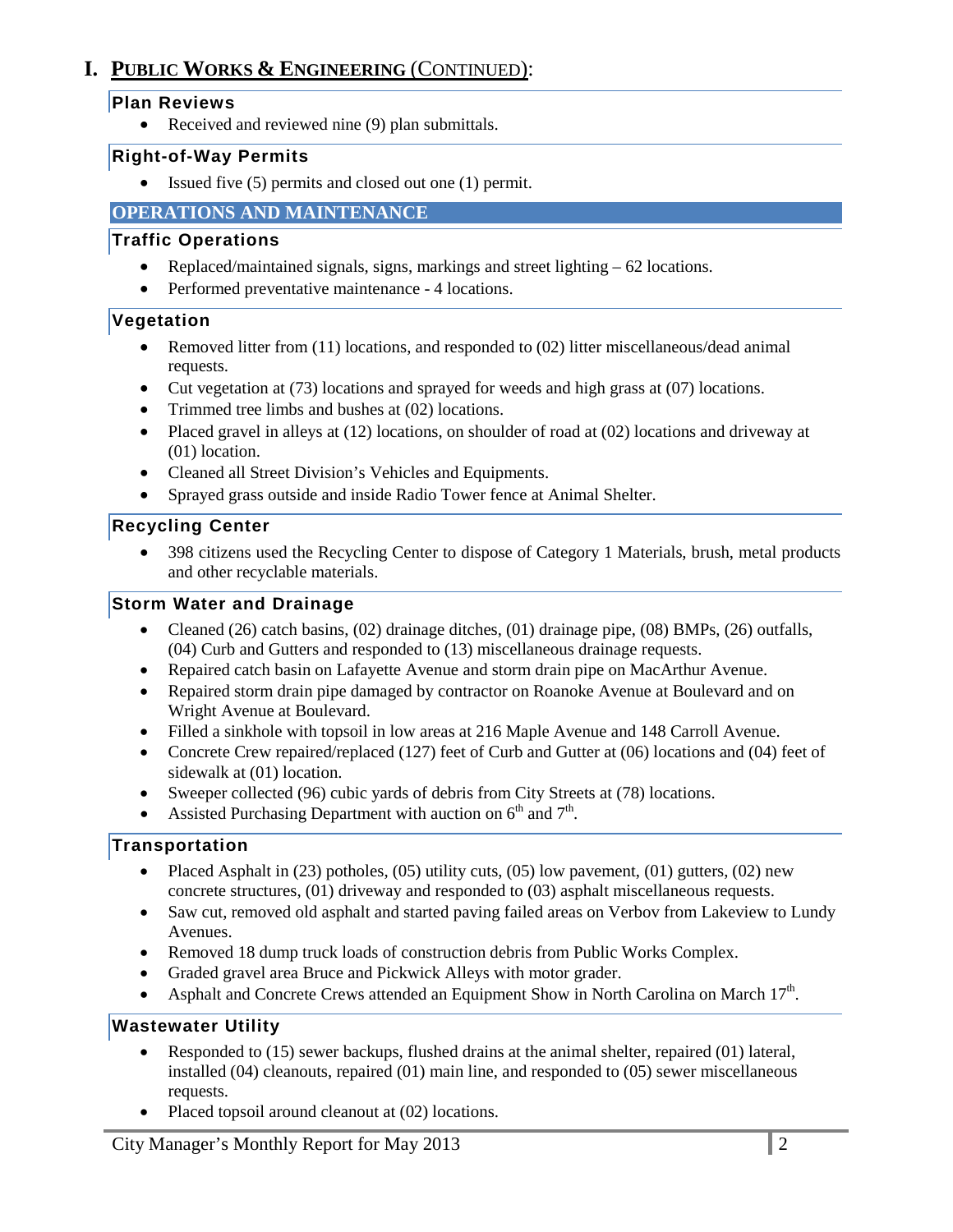# **I. PUBLIC WORKS & ENGINEERING** (CONTINUED):

- Camera sewer main line at (04) locations.
- Removed debris from pumps and greased pump number one at Main Pump Station.
- Acknowledge alarms after hours found everything working at Hillcrest Pump Station.
- Acknowledge alarm after hours found station down repaired floats at Conjurers Neck Pump Station.
- Continued cutting and trimming grass round all pump and water stations.
- Continue monitoring all pump stations and methane pump daily*.*

# **Water Utility**

- Replaced (11) meters, set (01) new meter, (04) meter tops, (02) washers for meter leaks.
- Cleaned (06) meter boxes, turned water on for a citizen at (01) location and responded to (05) water miscellaneous requests.
- Installed (01) pigtail, (03) meter setters and performed (01) pressure test.
- Backflow/Cross Connection Technician conducted (104) surveys, (58) completed, (46) incomplete and assisted with locating underground utilities performing (32) hours.
- Collected weekly routine water samples, performed THM's, HAA's sent these to Appomattox River Water Authority's (ARWA) for testing.
- Miss Utility locating required (235) man-hours.

# **II. PLANNING & COMMUNITY DEVELOPMENT:**

|           | <b>Fence Permits</b>                                             | Month<br>3 | Y'I'I)<br>11 |
|-----------|------------------------------------------------------------------|------------|--------------|
|           | 2. New Sign Permits                                              | 6          | 38           |
|           | $\bullet$ Hair It Is $-$ 2411 Charles Dimmock Parkway            |            |              |
|           | • Kangaroo Express – 891 Temple Avenue                           |            |              |
|           | • Claim Co. $-3424$ Boulevard                                    |            |              |
|           | $\bullet$ BB&T $-$ 810 Southpark Boulevard                       |            |              |
|           | • U-Haul – 804 W. Roslyn Road                                    |            |              |
|           | • $AT&T - 723$ Southpark Boulevard                               |            |              |
|           | 3. Neighborhood Revitalization -                                 |            |              |
|           | 2012 Emergency Home Repair Rehabilitation funding                |            | \$46,040     |
|           | <b>Repairs Completed</b>                                         | #6         |              |
| $\bullet$ | 520 Colonial Avenue – new roof and ceiling repairs $-$ \$6,240   |            |              |
|           | 122 Cameron Avenue – patch and paint roof, new furnace – \$8,530 |            |              |

- 202 Lafayette Avenue new roof and electrical \$7,080
- 2102 Snead Avenue new roof, and repair porch, bathroom floor \$7,155
- 159 Piedmont Avenue new roof, \$9,905
- 112 Lafayette Avenue new roof  $$7,130$

# **2012 Applications being Processed #0**

#### **The 2012-2013 Colonial Heights Home Repair Program is complete. Applications for the 2013- 2014 program will be available in June 2013.**

#### 4. **Zoning Property Maintenance**

| <b>Property Maintenance</b> |       |     | <b>Zoning</b>              |       |     |
|-----------------------------|-------|-----|----------------------------|-------|-----|
|                             | Month | YTD |                            | Month | YTD |
| Total Inspections           |       | 34  | <b>Total Inspections</b>   |       | 22  |
| <b>Violations</b>           |       | 24  | <b>Violations</b>          |       | 18  |
| <b>Violations Resolved</b>  |       | כ ו | <b>Violations Resolved</b> |       |     |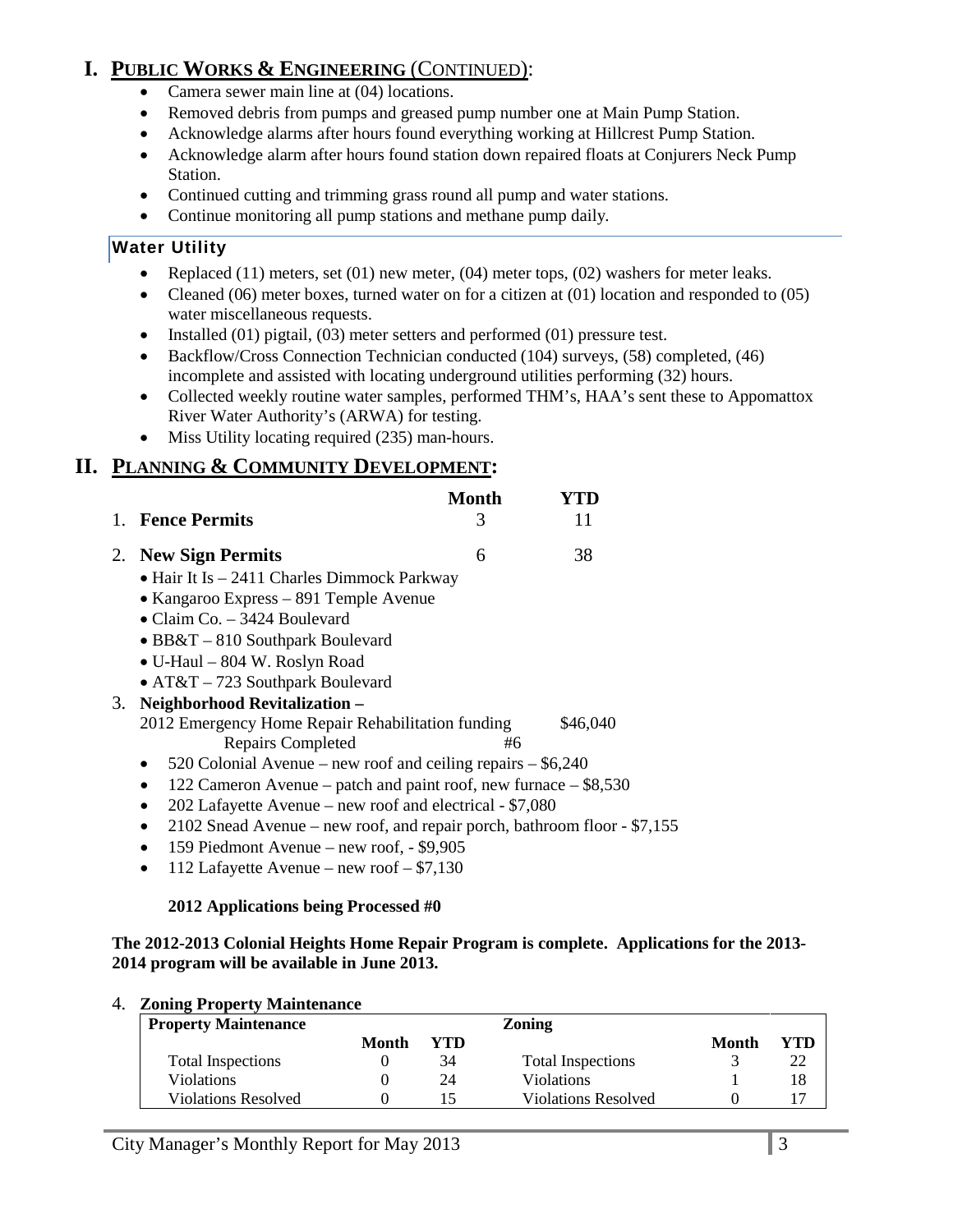# **II. PLANNING & COMMUNITY DEVELOPMENT** (CONTINUED):

Inoperative Vehicles Towed 0 0 0

| <b>House # Violations</b>           |                |            | <b>Tall Grass</b>    |                              |                |              |                |
|-------------------------------------|----------------|------------|----------------------|------------------------------|----------------|--------------|----------------|
|                                     | Month          | <b>YTD</b> |                      |                              | <b>Month</b>   | <b>YTD</b>   |                |
| <b>Total Inspections</b>            | 5              | 46         |                      | <b>Total Inspections</b>     | 251            | 276          |                |
| Violations                          | $\overline{2}$ | 17         | Violations           |                              | 179            | 203          |                |
| <b>Violations Resolved</b>          | $\overline{7}$ | 17         |                      | <b>Violations Resolved</b>   | 64             | 88           |                |
| <b>Inoperable Motor Vehicles</b>    |                |            | <b>Building Code</b> |                              |                |              |                |
|                                     | <b>Month</b>   | <b>YTD</b> |                      |                              | <b>Month</b>   | <b>YTD</b>   |                |
| <b>Total Inspections</b>            | 10             | 60         |                      | <b>Total Inspections</b>     | 3              | 19           |                |
| Violations                          | 6              | 45         | Violations           |                              | $\overline{2}$ | 18           |                |
| <b>Violations Resolved</b>          |                | 30         |                      | <b>Violations Resolved</b>   | 4              | 15           |                |
| <b>Signs</b>                        |                |            | <b>Other</b>         |                              |                |              |                |
|                                     | <b>Month</b>   | <b>YTD</b> |                      |                              | <b>Month</b>   | <b>YTD</b>   |                |
| <b>Total Inspections</b>            | 11             | 54         |                      | <b>Total Inspections</b>     | 0              | 15           |                |
| Violations                          | 11             | 53         | Violations           |                              | 0              | 9            |                |
| <b>Violations Resolved</b>          | 9              | 48         |                      | <b>Violations Resolved</b>   | $\Omega$       | 9            |                |
| <b>Building Inspections</b>         |                |            |                      | <b>Rental Inspections</b>    |                |              |                |
|                                     | <b>Month</b>   |            | <b>YTD</b>           |                              |                | <b>Month</b> | <b>YTD</b>     |
| <b>New Construction Inspections</b> | 305            |            | 1146                 |                              |                |              |                |
| Permits for new Residents           | $\mathbf{1}$   |            | 1                    | <b>Total Units Inspected</b> |                | 3            | 63             |
| <b>Cost New Homes</b>               | \$269,500      |            | 268,500              | Dwellings                    |                | 3            | 52             |
| Existing House & Maintenance        | $\Omega$       |            | $\Omega$             | Duplex                       |                | $\Omega$     | $\overline{7}$ |
| <b>Additions</b>                    | 11             |            | 26                   | Apartments                   |                | $\Omega$     | 4              |
| Demolitions                         | 0              |            | 1                    | <b>First Inspection</b>      |                |              |                |
| Permits for Commercial              | 4              |            | 27                   | Passed                       |                | 3            | 63             |

# **III. POLICE DEPARTMENT:**

 Our officers responded to 3,671 calls for service during the month of May, 2013. During the same month last year, we responded to 4,111 calls for service— 11% decrease. We had one (1) reported robbery this month and none were reported in May of 2012— 100% increase. There was one (1) reported aggravated assault this May and five (5) reported during the month of May, 2012— an 80% decrease. We had six (6) reported burglaries in May, 2013, compared with seven (7) burglaries reported during the month of May, 2012— 17% decrease. There were 70 Part I, or serious, crimes reported to the Colonial Heights Police Department in May, 2013. Thirty-eight (38) of those, or 54%, have been cleared. Specific percentages for the Part I crimes and arrests are available upon request.

Cost for Commercial  $\$3,150 \$1,835,316$  Failed 0 0 Plumbing Permits Issued 7 38 Second Inspection 0 0 Electrical Permits Issued 15 71 Passed 0 0 Mechanical Permits Issued 13 54 Failed 0 0 Swimming Pool Permits Issued 0 3 4 Year Cert. Issued 3 64

Letters on Water Cutoff 0 15 Apartments Complexes 0 4 Court Cases 0 0 0 No. of Units Cert. 0 84

- This past month was overall a very quiet and calm month in that calls for service as well as overall arrests were down. We saw reductions in all our Part I, or serious crimes, other than the one (1) robbery for the month. It would be preferred if this kept up in our area but we are not betting on it. Arrests for larcenies and shoplifting decreased significantly by 32% and 47% respectively.
- $\checkmark$  We are pleased to report that Master Detective Jason Chimera was recognized as the Sons of the American Legion "*Police Officer of the Year*". Jason's work ethic and overall attitude and performance are what separated him from his peers. As I previously stated, we had one attempted robbery and it occurred at our north end Walgreens. A suspect attempted to obtain all of the drug oxycodone from the pharmacists and when she refused his demand he placed his hand in his shirt as to look like a weapon and she then stated she was calling the police and the suspect left the store. We have good video and photos of the suspect and have sent it to the local media for their assistance in identifying this person.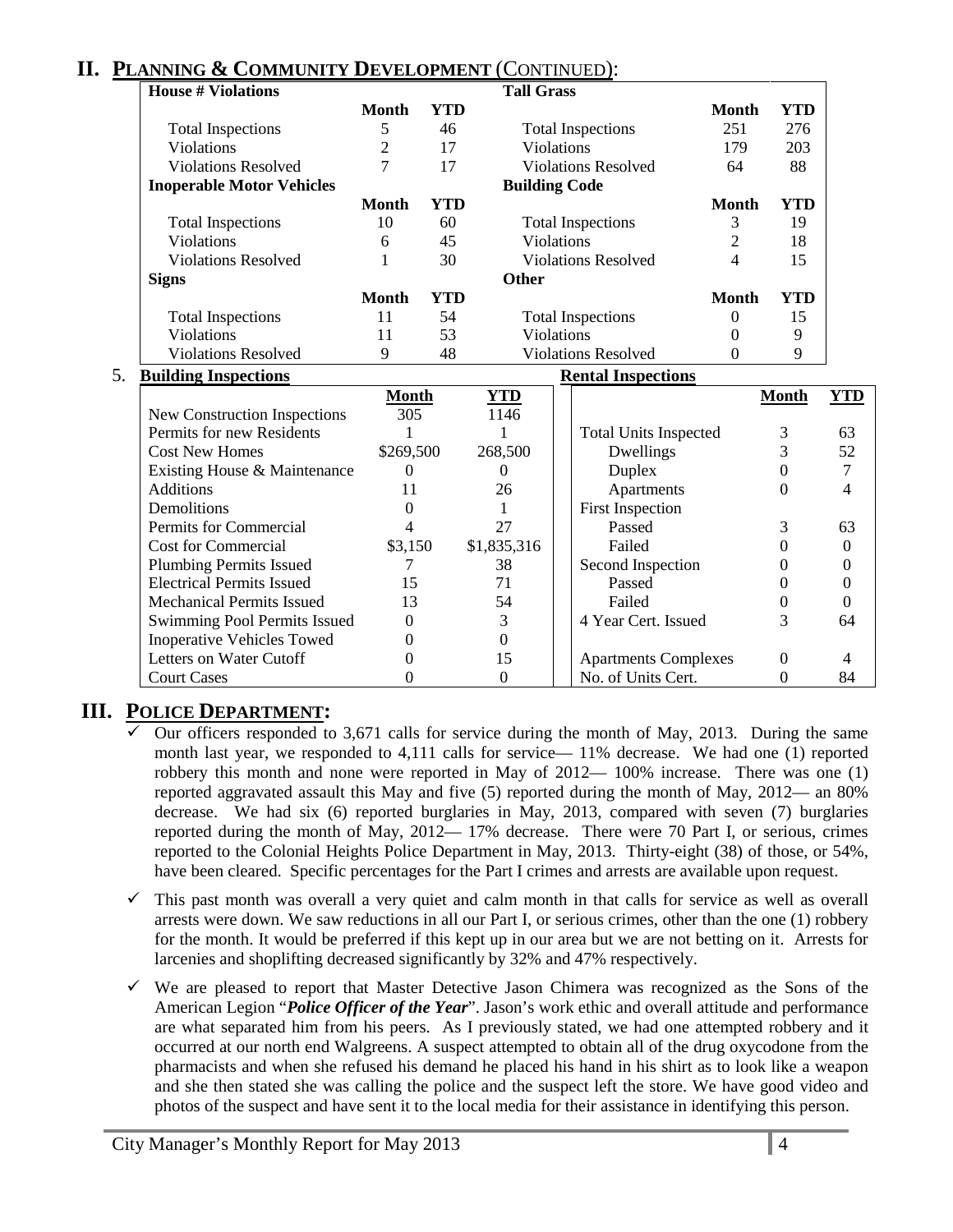# **III. POLICE DEPARTMENT** (CONTINUED)**:**

- $\checkmark$  We have been extremely busy with a lot of community projects going on throughout the schools and the City. We continue our efforts with the "*Drive 25 Keep Kids Alive*" program and added stickers to trash cans at various locations in the city with a goal to reduce residential speeding. We also sent home to all elementary students' safety information and requested all parents/guardians to "*Take 25*" minutes to go over safety habits in the community and on the internet. We also participated in the Senior Citizens Health Fair and provided crime prevention material to all the attendees.
- Our **Operations Bureau,** commanded by Capt. Keith Early, reports uniform patrol had a very slow month. Uniform patrols productivity was down however our Special Operations Unit continues to perform at a high level. Capt. Early did recognize the initiative and leadership of Lt. Dann Ferguson as Dann took on two grant funded traffic check points. Uniform patrol officers have been providing security coverage at CHHS in reference to our SRO (Master Officer Pattison) being out on extended sick leave due to an injury sustained off duty. Capt. Early was excited to report that one of our **Animal Control** aides, Kirsty Waller, is raising money for the shelter by taking donations for her to "sky dive". WRIC Channel 8 did a nice story on Kirsty and her involvement with the non-profit organization B.A.R.K. and our shelter. We had the occasion to conduct one fugitive extradition during the month our officers responded to the Oxford, North Carolina to pick up a fugitive.
- Our **Special Operations Unit**, supervised by Lt. William Anspach, reported another active month. They secured 13 felony warrants and 29 misdemeanor warrants from a variety of criminal and traffic offenses. There were 22 narcotics arrests, two (2) weapons violations and four (4) alcohol violations.
- Our **volunteer services** are in full force now since the weather is nice. Our Auxiliary Police and Sentinels volunteered a total of 339 hours during the month. Duties included annual road races, ridealongs, motor cycle fundraisers and Fort Clifton festival.
- Our **Law Enforcement Services Bureau,** commanded by Capt. Wayne Newsome, reported his unit as being very busy as previously mentioned. They included the following:
	- Vin etching, HEAT event
	- Special Olympics Torch Run
	- D.A.R.E. Graduation
	- TRIAD Health Fair
	- Project Sticker Shock
	- City Auction
- $\checkmark$  Our **Investigations Division** had a quiet month. Other than the attempted armed robbery, they picked up 14 new cases during the month. Their caseload included a possession of child pornography, stolen checks, and a possession of cocaine, grand larceny, burglaries, aggravated sexual battery and an attempted suicide. Sgt. Stephanie Early also processed 13 concealed weapon permits and one precious metal permit.
- $\checkmark$  Overall, we made 279 arrests for the month, including 78 felonies and 189 misdemeanors; worked 74 crashes; wrote 633 traffic citations; gave 877 verbal warnings; affected 7 DUI arrests and 52 drug arrests; and issued 42 parking citations.

# **IV. FIRE & EMS DEPARTMENT:**

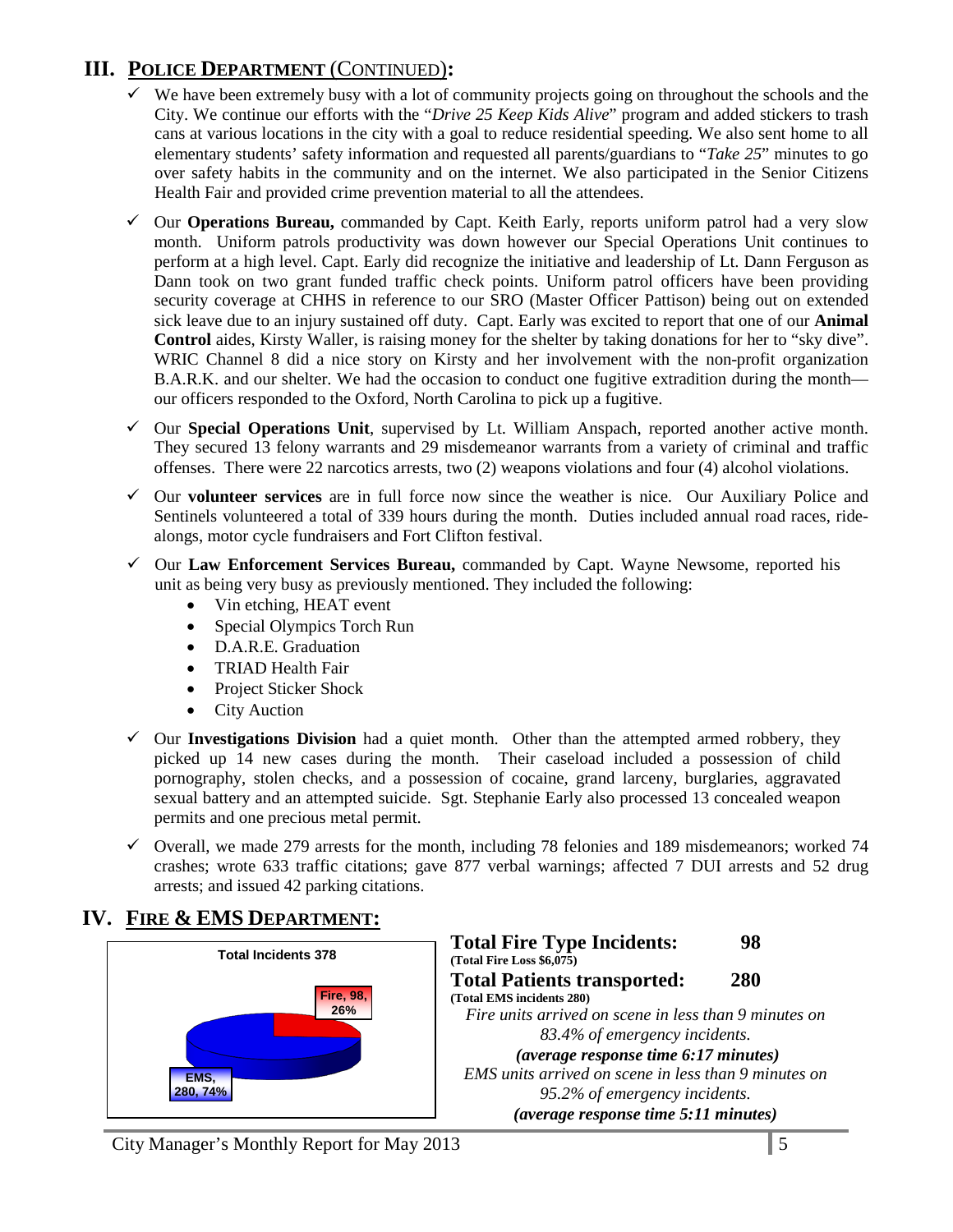# **IV. FIRE & EMS DEPARTMENT** (CONTINUED)**:**

| <b>Fire Division (number of incidents):</b>                                    |  |                           |   |                                 |    |
|--------------------------------------------------------------------------------|--|---------------------------|---|---------------------------------|----|
| Service calls and false calls<br><b>Hazardous Situations</b><br><b>Fires</b>   |  |                           |   |                                 |    |
| Building Fire                                                                  |  | <b>Electrical Problem</b> |   | Good Intent Calls               | 21 |
| Cooking Fire                                                                   |  | Gas Leak                  |   | <b>Public Service</b>           | 39 |
| <b>Brush Fire/Outside Fire</b>                                                 |  | Power Line Down           | 3 | Alarm Activation (no fire)      |    |
| Vehicle Fire                                                                   |  | Gasoline/Chemical spill   | 3 | Child Seat Installation         |    |
| Other Fire                                                                     |  | Other Hazardous Situation | 4 | Smoke detector installation     |    |
| M/A EMS First Responder to Chesterfield<br>M/A received from Chesterfield Fire |  |                           |   |                                 |    |
| M/A to Chesterfield Fire                                                       |  |                           |   | M/A received from Fort Lee Fire |    |

| <b>EMS Division (number of patients):</b>          |                  |                                     |                         |                                  |                |
|----------------------------------------------------|------------------|-------------------------------------|-------------------------|----------------------------------|----------------|
| Abdominal Pain                                     | 15               | Diabetic Hypoglycemia               | $\overline{\mathbf{4}}$ | <b>Obvious Death</b>             | $\overline{2}$ |
| Airway Obstruction                                 | 3                | Diarrhea                            | 1                       | Pain                             | 9              |
| Allergic Reaction                                  | 2                | Epistaxis (non-traumatic)           | 1                       | Poisoning/Drug Ingestion         |                |
| <b>Altered Mental Status</b>                       | 11               | <b>OTOH</b> Abuse                   | 1                       | <b>Respiratory Distress</b>      | 25             |
| Asthma                                             | 3                | Fever/Hyperthermia                  | 1                       | Seizure                          | 7              |
| Back pain                                          | 3                | <b>GI</b> Bleed                     | 2                       | Stroke/CVA                       | 8              |
| Behavioral/Psychiatric                             | 3                | General Malaise                     | 5                       | Syncope/Fainting                 | 10             |
| Cardiac Arrest                                     | $\overline{2}$   | Headache                            | 3                       | TIA (transient ischemic Attack)  | $\overline{2}$ |
| Cardiac Rhythm Disturbance                         | 10               | Hypertension                        | 3                       | Traumatic Injury                 | 48             |
| <b>Chest Pain</b>                                  | 17               | Migraine                            | 1                       | <b>Unconscious</b>               | 1              |
| CHF (congestive heart failure)                     | 4                | Nausea/Vomiting                     | 4                       | Weakness                         | 12             |
| COPD (emphysema)                                   | $\boldsymbol{2}$ | No Apparent injury/illness          | 3                       | Other                            | 36             |
| Diabetic Hyperglycemia                             | 1                | OB/Pregnancy (non-delivery)         | 1                       |                                  |                |
| M/A to Petersburg EMS                              | 1                |                                     |                         | M/A received from Fort Lee EMS   |                |
| M/A to Dinwiddie EMS                               | 1                |                                     |                         | M/A received from Petersburg EMS | 2              |
|                                                    |                  | <b>EMS Transports (by facility)</b> |                         |                                  |                |
| Southside Regional Medical Center                  |                  |                                     |                         | 170<br>77.98%                    |                |
| CJW Medical Center - Chippenham Campus             |                  |                                     |                         | 21<br>9.63%                      |                |
| John Randolph Medical Center                       |                  |                                     |                         | 15<br>6.88%                      |                |
| <b>St. Francis Medical Center</b>                  |                  |                                     |                         | 5<br>2.29%                       |                |
| 1.83%<br><b>VCU Health Systems</b><br>4            |                  |                                     |                         |                                  |                |
| $\overline{c}$<br>VAMC Richmond (McQuire)<br>0.92% |                  |                                     |                         |                                  |                |
| CJW Medical Center - Johnston Willis Campus        |                  |                                     |                         | 0.46%                            |                |
| 218<br>100%<br><b>Total:</b>                       |                  |                                     |                         |                                  |                |

# **V. FINANCE DEPARTMENT:**

**Finance -** Checks processed: 1,203

Three alarm citations were processed during May.

**Purchasing** - 204 total purchase orders completed with 160 being processed by the purchasing and 44 departmental purchases being reviewed as compared to 223 being completed for the same period in 2012. In addition, 126 check requests were prepared by departments which are not processed by Purchasing.

#### **Bids Issued/Opened during the month**:

- Invitation # 12-092502-1007 Telephone Service & Equipment, Data Lines. Data services finalized, phone equipment/service contract changes being reviewed by Comcast.
- Invitation # 13-012502-1011 On Call Land Surveying & Mapping Services, Contracts are in process for the two vendors selected.
- Invitation # 13-051602-1013 Wetlands and Stream Mitigation Credits for Appomattox River Greenway Trail Project. Proposal was issued April 30, bids received May 16. Two vendors selected.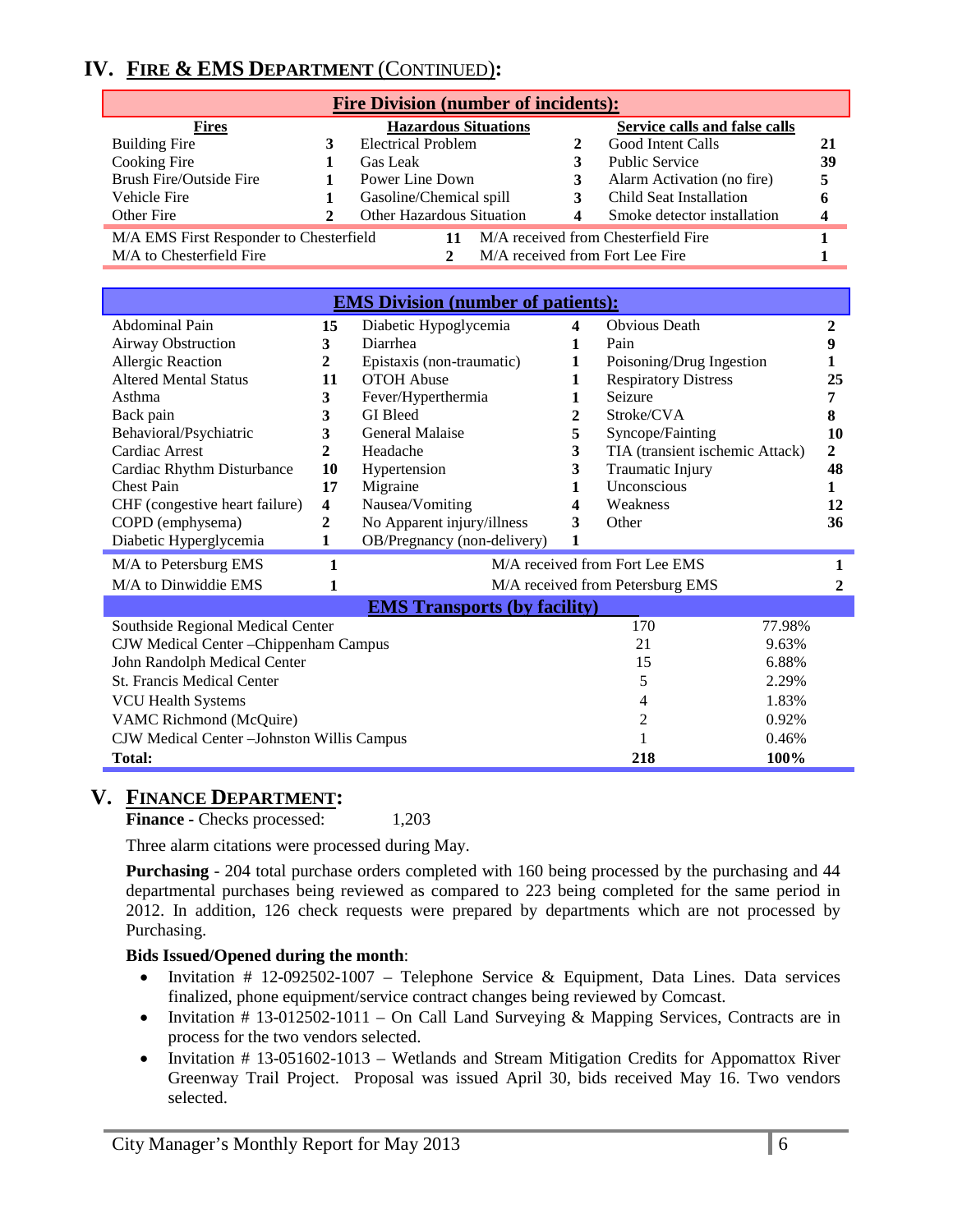# **V. FINANCE DEPARTMENT** (CONTINUED)**:**

• Invitation # 13-051602-1014 – Pavement Preservation 2013. Sealed bid issued May17th with opening on June 3th.

#### **Other Purchasing Activity:**

- City auction was held with sales totaling \$29,894.
- Purchase Order issued for cutting various trees and removing stumps in the City.
- Purchase Order was used for grinding and hauling away yard waste from the City's Recycling Center.
- Set up recycling of metal for obsolete parts at Fleet Maintenance.
- Purchase Order issued for fire hoses for the Fire Department.
- Contract renewed for salt for snow storms.
- Began work on Blanket Orders for Fiscal Year 2013-14.

#### **Risk Activity:**

- City vehicle involved in accident at Temple Avenue and Conduit Road.
- Ornamental light struck by hit and run driver.

#### **Utility Billing:**

Bi-monthly Utility Bills Sent – 3,773 Delinquent Notices Sent –703 or 19.5% with 140 cut off for nonpayment. Set off debt collected for April - \$601.66.

# **VI. HUMAN RESOURCES DEPARTMENT:**

The following information is a summary of activities for the Human Resources Department during the month of May 2013:

#### **Advertisements**

| Department         | Position                          |
|--------------------|-----------------------------------|
| Office on Youth    | Site Supervisor (Part-time)       |
| Recreation & Parks | Landscape Technician (Part-time)  |
| Recreation & Parks | Recreation Supervisor (Part-time) |

#### **Applications & Testing**

Total applications received and recruitment information for the following position:

|           | <b>Total Applications</b> | Total Hits on Job        |
|-----------|---------------------------|--------------------------|
| Position  | Received                  | <b>Announcement Page</b> |
| Deputy II |                           | 1.007                    |

#### **Training**

 $\star$  New employees continue to complete required ICS and VML University training courses.

#### **Miscellaneous**

- $\star$  A new employee orientation session was held for Robert Moore (Telecommunicator) in May 2013.
- $\dot{\mathcal{R}}$  The annual Employee Picnic Luncheon was held on May 17, 2013 at White Bank Park as part of the employee recognition program.
- $\star$  Attended seminars addressing new healthcare reform regulations and new VRS retirement plans.

#### **Worker's Compensation**

 $\mathcal{R}$  The following workers' compensation reports were filed during the month of April 2013:

| Date            | Department     | Description of Injury                                   |
|-----------------|----------------|---------------------------------------------------------|
| 05-0213         | <b>Sheriff</b> | Right elbow strain during academy training.             |
| $05-08-13$      | Police         | Lower back strain while chasing suspect.                |
| $05-08-13$      | Police         | Laceration to head from door.                           |
| $0.5 - 29 - 13$ | Public Works   | Right finger cut/crushed while installing street light. |
|                 |                |                                                         |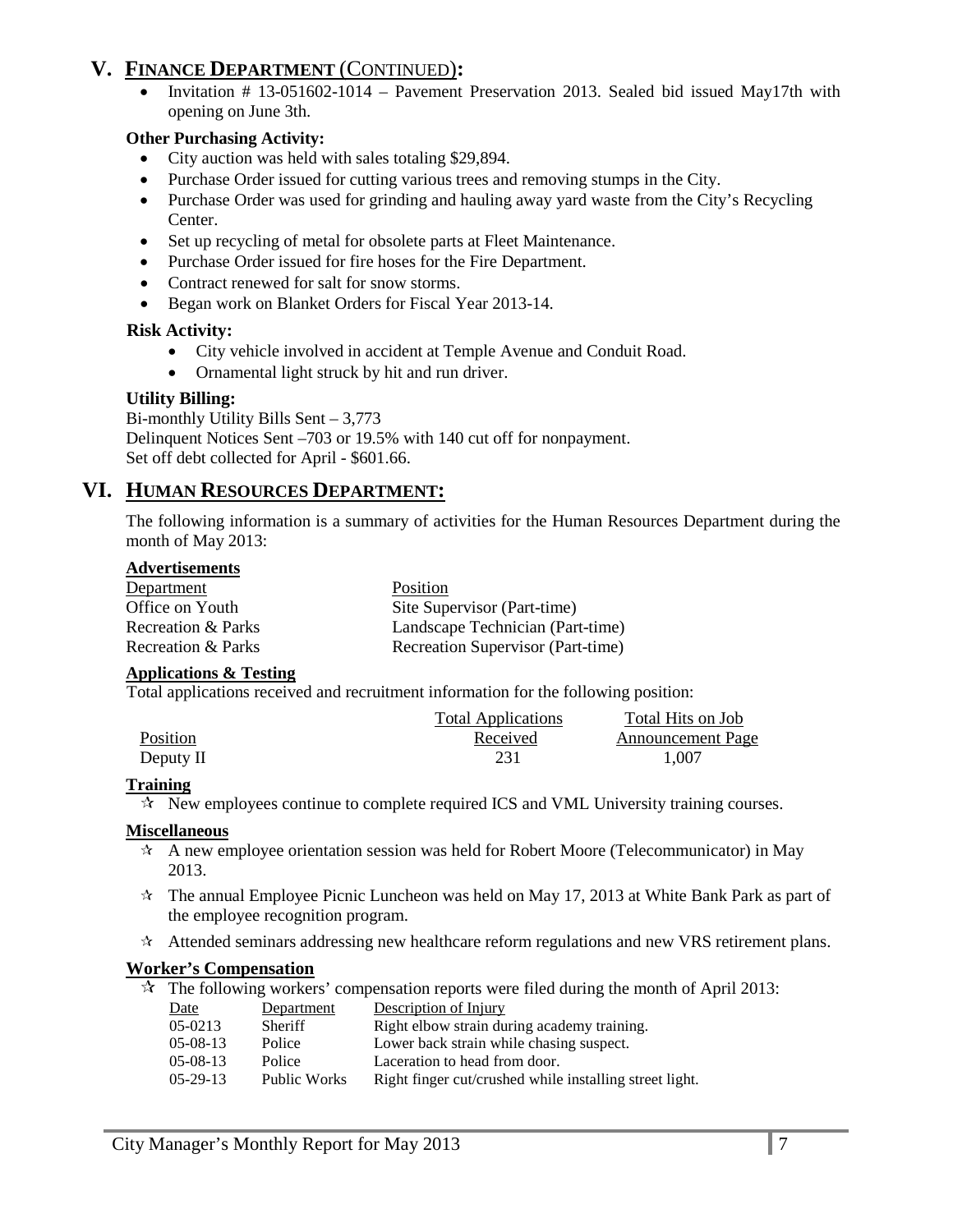# **VII. INFORMATION TECHNOLOGY DEPARTMENT:**

 $\hat{x}$  The City's website, [www.colonialheightsva.gov,](http://www.colonialheightsva.gov/) had 70.487 page views in the month of May.

| Top ten website modules accessed: | Top ten pages visited after home page: |
|-----------------------------------|----------------------------------------|
| News Flash                        | 1. Library                             |
| 2. Calendar                       | 2. Real Estate Records                 |
| 3. Photo Gallery                  | 3. Recreation & Parks                  |
| 4. FAQs                           | 4. Fort Clifton Festival               |
| 5. Staff Directory                | 5. Recreation Programs                 |
| 6. Site Search                    | 6. Animal Shelter                      |
| Bids/RFPs<br>7.                   | 7. Fort Clifton Entertainment Schedule |
| <b>Forms</b><br>8.                | 8. Education & Schools                 |
| 9. Archive Center                 | 9. Yard Sales                          |
| 10. Notify Me                     | 10. Police                             |
|                                   |                                        |

- $\star$  Citizens submitted and city staff processed 269 service requests and questions through the "Let Us Know" module during the month of May. The City of Colonial Heights' Facebook Page now has 2,717 fans and the City's Twitter account has 148 followers.
- $\star$  Proactive Information Management completed 59.5 hours of IT service and maintenance for City departments this month.
- $\star$  City IT staff continues to meet with the new Courthouse contractors, Chesterfield County representatives, and Public Works to coordinate IT network connectivity in the new facility.

# **VIII. LIBRARY:**

- $\approx$  The library staff circulated 17,869 titles in May.
- ☆ 74 eBooks circulated.
- $\approx$  The public computer center was used 1,894 times.
- $\approx$  207 children participated in Story Time program.
- $\approx$  The library's meeting rooms were used 103 times.
- $\approx$  103 registered for new library cards, and an average of 582 residents used the library each day.
- $\star$  4,094 visited the Colonial Heights Virtual Library to retrieve 1,095 articles from their homes and offices.

# **IX. RECREATION & PARKS DEPARTMENT:**

#### **Recreation Division**

**In May the Recreation Division hosted another successful Fort Clifton Arts and Crafts Festival at Fort Clifton Park with an estimated crowd of 7,000 people over the two day event. The Division also hosted the Virginia Independent Schools State Baseball Championships at Shepherd Stadium with an estimated attendance of 1,900 people over the three days of play. Staff continues preparing for Summer programs and events that are being held or starting in June to include the Summer Playground Program, Youth Sports Camps, Movie Under the Stars and the Sunshine 5K Run/Walk and 1 Mile Kids Fun Run event, both being held on Saturday June 22nd. Youth Baseball and Softball Leagues will finish their regular season the first week in June and Night of Champions Week at Shepherd Stadium will begin Tuesday June 18th to conclude the season.**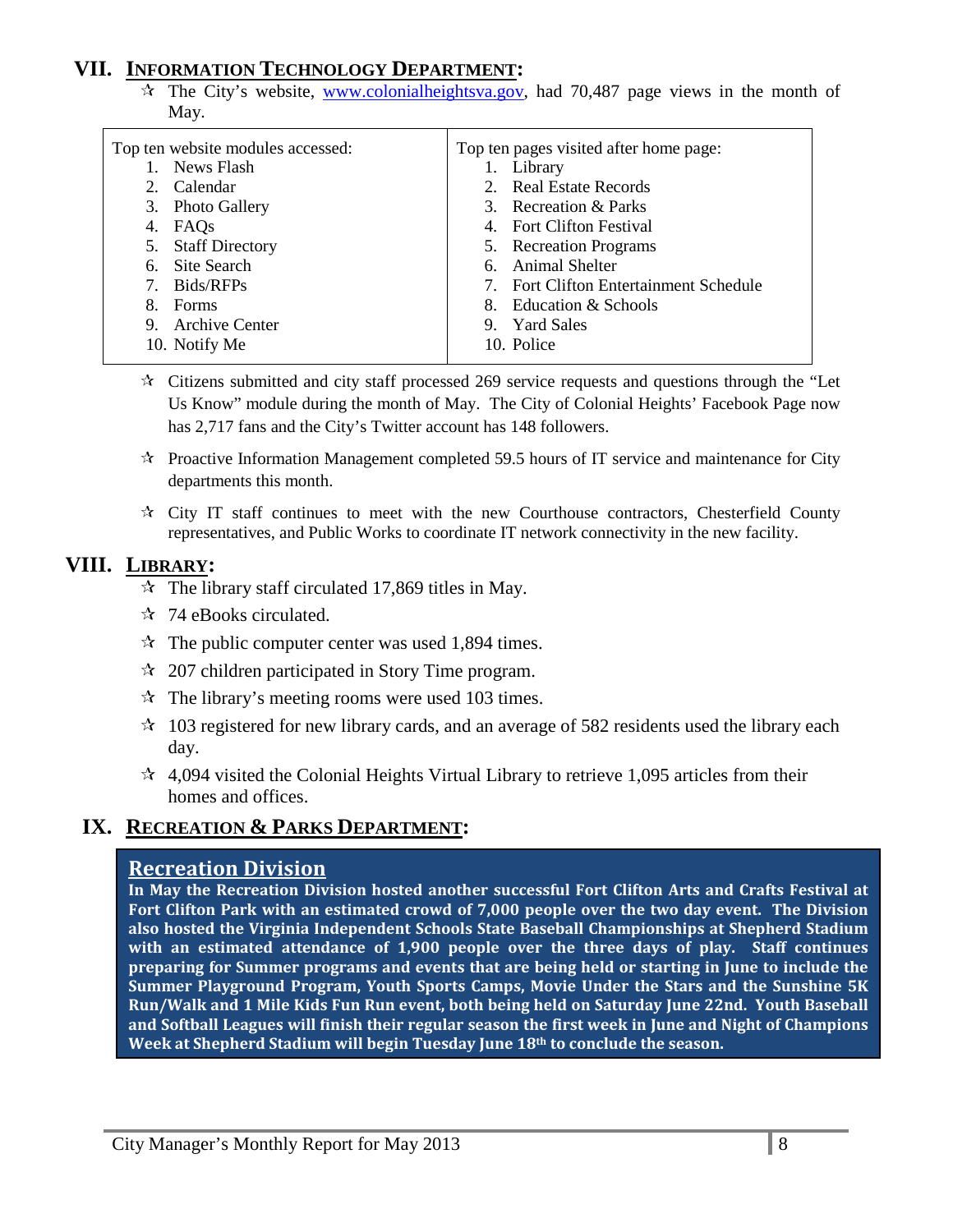# **IX. RECREATION & PARKS DEPARTMENT** (CONTINUED)**:**

| <b>Athletics</b>                            | 2013  | 2012            |
|---------------------------------------------|-------|-----------------|
| <b>Adult Softhall Teams</b>                 | 31    | 27              |
| Baseball Rookie (ages 4-5)                  | 68    | 49              |
| Baseball Coach Pitch (ages 6-8)             | 105   | 143             |
| Baseball Minor League (ages 9-10)           | 71    | 96              |
| Baseball American League (ages 11-12)       | 72    | 66              |
| Baseball National League (ages 13-15)       | 72    | 60              |
| Softball Pee Wee League (ages 9-10)         | 39    | 48              |
| Softball Junior League (ages 11-12)         | 44    | 45              |
| Softball Senior League (ages 13-15)         | 29    | 36              |
| Hershey Track Meet                          | 19    | 72              |
| <b>Swim Lessons</b>                         | 6     | 7               |
| <b>Activities/Programs</b>                  | 2013  | 2012            |
| <b>POWER</b>                                | 5     | 2               |
| <b>Fort Clifton Festival</b>                | 7,000 | 7,000           |
| <b>Computer Classes</b>                     | 27    | 33              |
| <b>Summer Playground Parent Orientation</b> | 14    | n/a             |
| Zumba for the Heart Event                   | 43    | n/a             |
| Middle School Dance                         | 52    | n/a             |
| Richmond Raiders Arena Football Trip        | 8     | n/a             |
| <b>Youth Painting Class</b>                 | 5     | n/a             |
| <b>Instructor Based Programs</b>            | 2013  | 2012            |
| <b>Belly Dancing</b>                        | 10    | 5               |
| <b>Karate</b>                               | 9     | 21              |
| Zumba                                       | 18    | 21              |
| Yoga                                        | 15    | n/a             |
| <b>Cardio Fusion</b>                        | 15    | 10              |
| <b>Facility Usage</b>                       | 2013  | 2012            |
| Community Room Attendance                   | 1,153 | 935             |
| <b>Community Room Reservations</b>          | 22    | $\overline{23}$ |
| <b>Pavilion Attendance</b>                  | 2,368 | 2,470           |
| <b>Pavilion Reservations</b>                | 38    | 41              |
| <b>Field Attendance</b>                     | 3,260 | 1,566           |
| <b>Field Rentals</b>                        | 18    | 11              |
| Teen Center Attendance-CHHS Students        | 90    | 41              |
| Teen Center Attendance-CHMS Students        | 181   | 373             |

# **Parks-Horticulture-Buildings & Grounds**

- Cleaned and prepared Fort Clifton Park for Fort Clifton Festival
- Placed stone dust and gravel on washed-out road areas at Fort Clifton
- Provided manpower for Fort Clifton Festival
- Edged infield and base paths in Shepherd Stadium
- Provided manpower for VA Independent Schools State Baseball Tournament
- Assisted by Mount Pleasant Baptist Church volunteers, installed post around parking lot at White Bank Park
- Set up chairs for Memorial Day service at War Memorial and removed chairs after service.
- Mulched flower beds as needed
- Planted butterfly bushes and ferns and cleaned up beds at Ft. Clifton for Ft. Clifton Festival.
- Removed pansies from all flower beds
- Planted butterfly bushes and annuals at War Memorial
- Planted new tree purchased by Garden Club at Library
- Raked and bagged pine tags at Library for use in flower beds
- Trimmed hollies and boxwoods at entrance signs to City

# **Violet Bank Museum**

| <b>On-site Attendance</b><br><b>Outreach Attendance</b> |                                    | 2013<br>266<br>350 | 2012<br><b>230</b><br>867 |
|---------------------------------------------------------|------------------------------------|--------------------|---------------------------|
|                                                         | Displayed at Fort Clifton Festival |                    |                           |

• Focused on collections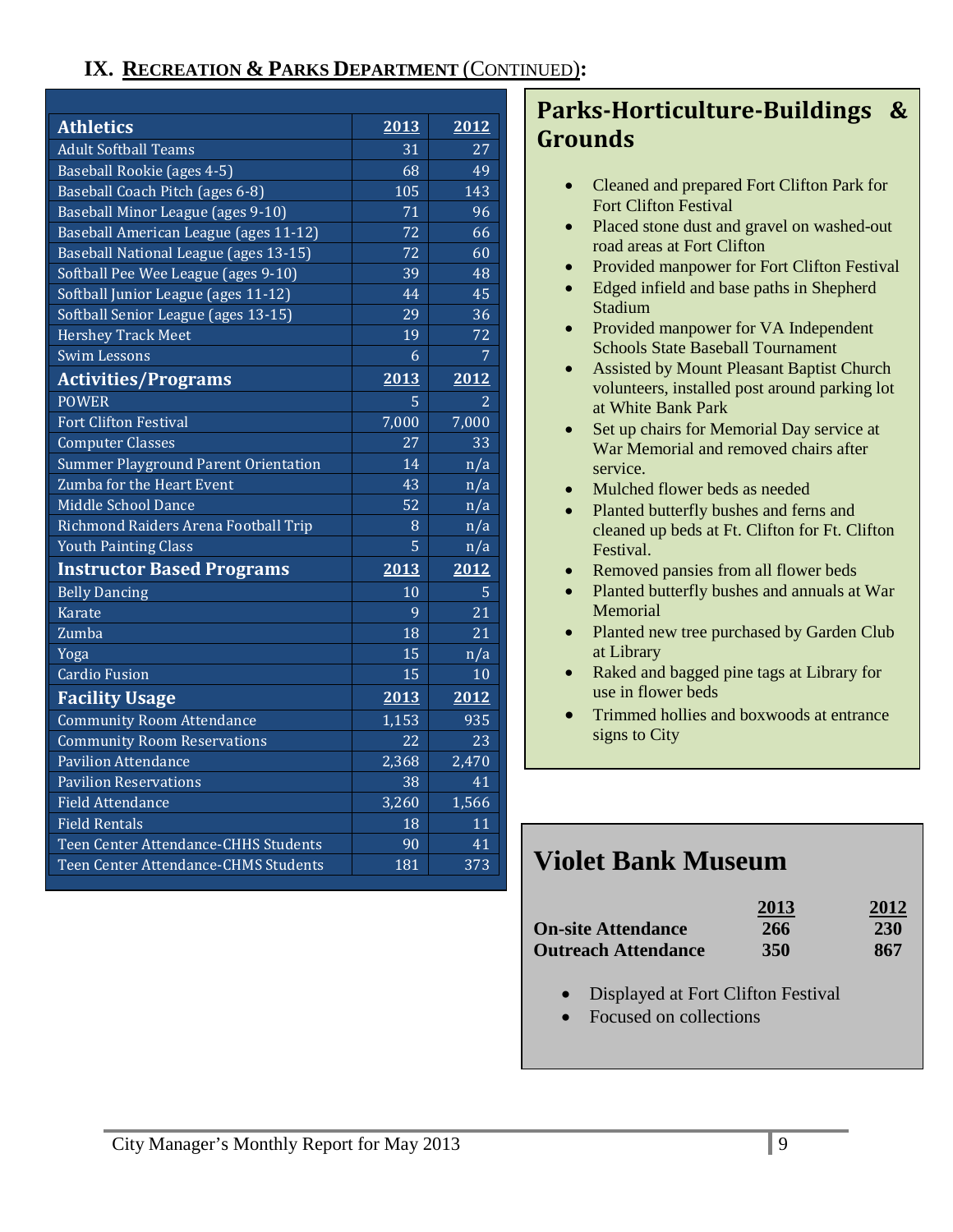# **IX. RECREATION & PARKS DEPARTMENT** (CONTINUED)**:**

# **Agency on Aging**

| <b>Activities</b>                    | <u>2013</u>  | <u>2012</u>   |
|--------------------------------------|--------------|---------------|
| <b>AARP</b>                          | 18           | 38            |
| <b>Bingo in Center</b>               | 68           | 125           |
| <b>Bowling</b>                       | 120          | 120           |
| <b>Bridge Party</b>                  | 88           | 100           |
| <b>Bridge Tournament</b>             | 112          | 154           |
| Crochet & Knitting                   | 66           | 61            |
| Golf at Prince George                | 480          | 598           |
| Movie                                | 18           | n/a           |
| <b>Senior Club Meeting</b>           | 124          | 165           |
| Senior Club Board Meeting            | 8            | 8             |
| Senior Citizen Dance                 | 83           | 78            |
| Sing A-Long                          | 56           | 52            |
| Sing A-Long-CH Health Center         | 11           | 13            |
| <b>Table Games</b>                   | 4            | 12            |
| <b>Awareness/Education</b>           | <u> 2013</u> | 2012          |
| <b>Advisory Board Meeting</b>        | 12           | 12            |
| <b>TRIAD Health Fair</b>             | 125          | 125           |
| <b>Classes</b>                       | 2013         | <u>2012</u>   |
| Mary Carole Painting Workshop        | 60           | n/a           |
| Painting Class Kay Tirpak            | n/a          | 16            |
| Painters Group                       | 42           | 52            |
| Splash of Color                      | 12           | 16            |
| Tap Class Intermediate & Beginners   | 70           | 142           |
| Tap Class Advance                    | 105          | 163           |
| Quilting                             | 28           | 44            |
| Quilts for Vets                      | 16           | n/a           |
| <b>Sewing Class</b>                  | 22           | 12            |
| Watercolor Faye Henderson Class      | 42           | n/a           |
| <b>Watercolor (Monday Mornings)</b>  | 16           | 14            |
| Wellness Workshop                    | n/a          | 58            |
| <b>Fitness</b>                       | <u>2013</u>  | <u> 2012 </u> |
| Cardio Bump                          | 180          | 120           |
| <b>City Employees Exercises</b>      | 16           | n/a           |
| <b>Strength Training Class</b>       | 161          | 181           |
| <b>Sit Down Exercises</b>            | 280          | 403           |
| <b>Floor Exercises</b>               | 33           | 44            |
| Yoga                                 | 81           | 73            |
| Zoomer Boomer                        | 191          | 190           |
| Tai Chi                              | 12           | 21            |
| <b>Special Activity</b>              | 2013         | 2012          |
| Fort Clifton Festival Painters Group | 28           | 26            |

| <b>Trips</b>             | 2013 | 2012 |
|--------------------------|------|------|
| From the Heart           | n/a  | 12   |
| Jerry's Art Arama        | 13   |      |
| Riverside Theater        | 13   |      |
| Hopewell Lunch & Lecture |      | 12   |
| St. Joe's Concert        | 'a   | 10   |
| Total                    | 2815 | 3270 |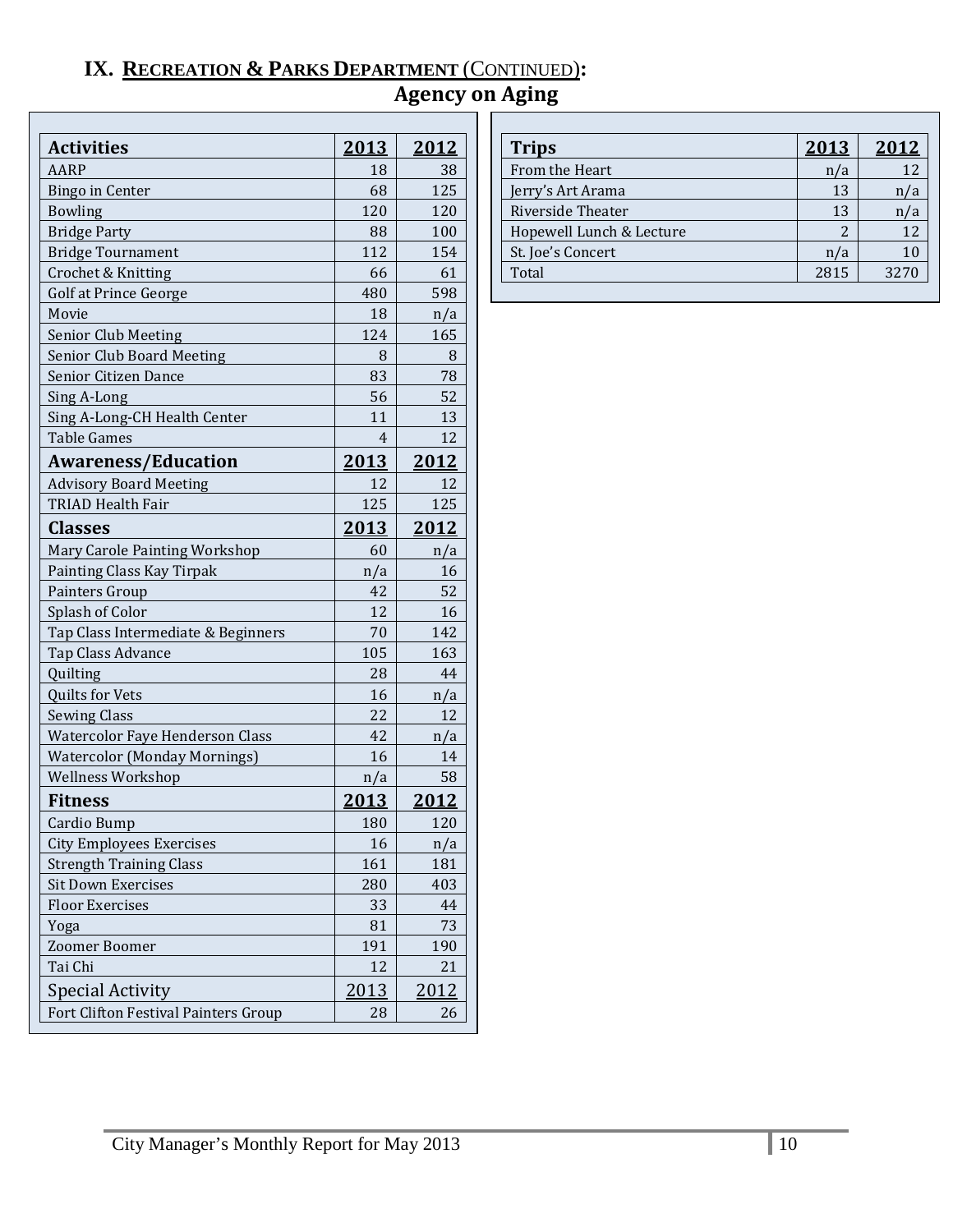# **X. OFFICE ON YOUTH & HUMAN SERVICES:**

### **YAC Activities**

- May meeting canceled due to CHHS Awards Assembly.
- 6 YAC Members participated in Project Sticker Shock.
- 3 YAC Officers and Advisor planned June Meeting and Summer Activities.

### **Youth Service Commission**

• Held monthly meeting and selected a slate of Officers for the next year.

### **Kids' After School Program**

**Enrollment**-Tussing Elementary – 16; Lakeview Elementary – 21; North Elementary – 21; CHMS  $-15$ 

Volunteers – 14

Work study  $-8$ 

**Student Activities:** Students enjoyed a Friday Fun Day at each school wherein they played games, ate pizza and ice cream.

# **Substance Abuse Prevention Activities**

• 9 teens received Virginia ABC, VASAP, Drive Smart Virginia, Geico Insurance, MADD, AAA, State Police information at driver's licensing ceremony

### **Ongoing Monthly Meeting/Trainings**

- Operation Christmas Child
- Family Assessment Planning Team
- Inter-Agency Prevention Team
- Positive Parenting Coalition Meeting
- Colonial Heights School Board Meeting
- Attended Comprehensive Services Act Annual Conference
- SAMSHA Trauma Informed Care Webinar
- United Way Women's Leadership Initiative Orientation
- CAAN-DUU Monthly Meeting
- Smart Beginnings Meeting
- CSA Policy & Management Team
- Community Criminal Justice Board

# **Diversion Program Participation**

• **Parenting**

0 families began "Parenting Your Teen"

• **Community Service**

10 youth completed 34 hours of Community Service Learning.

#### • **Shoplifting Diversion**

20 youth and a parent attended the Shoplifting Diversion Program

#### • **Anger Management**

6 youth completed Anger Management Classes

• **Substance Abuse Education**

24 youth participated in Substance Abuse Education

Attended Community Gang Awareness Forum at Hopewell High School

Volunteered to Cheer at Special Olympics Bowling.

Attended CARES "Celebrating 30 Years of Service" Celebration.

Presented Alcohol Awareness Program to 190 CHMS 8<sup>th</sup> graders.